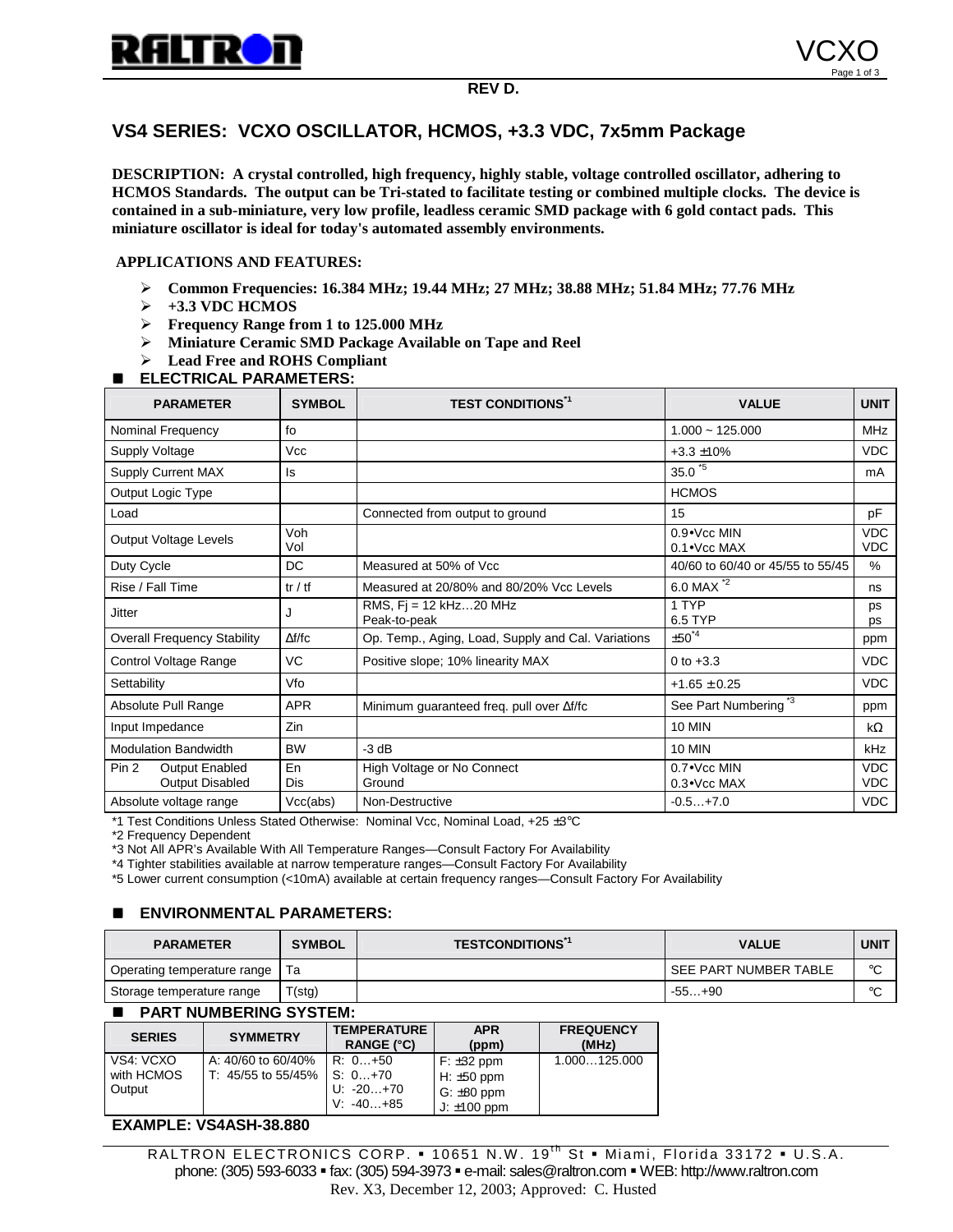



## **REV D.**

VCXO Oscillator, 7x5mm Package, +3.3 VDC Supply Voltage, HCMOS Output, 40/60% Symmetry, 0…+70°C Operating Temperature Range, ±50 ppm APR, 38.880 MHz, Enable High on Pin 2 (standard) Consult the factory for any custom requirements.

## $M$  **MECHANICAL PARAMETERS:**